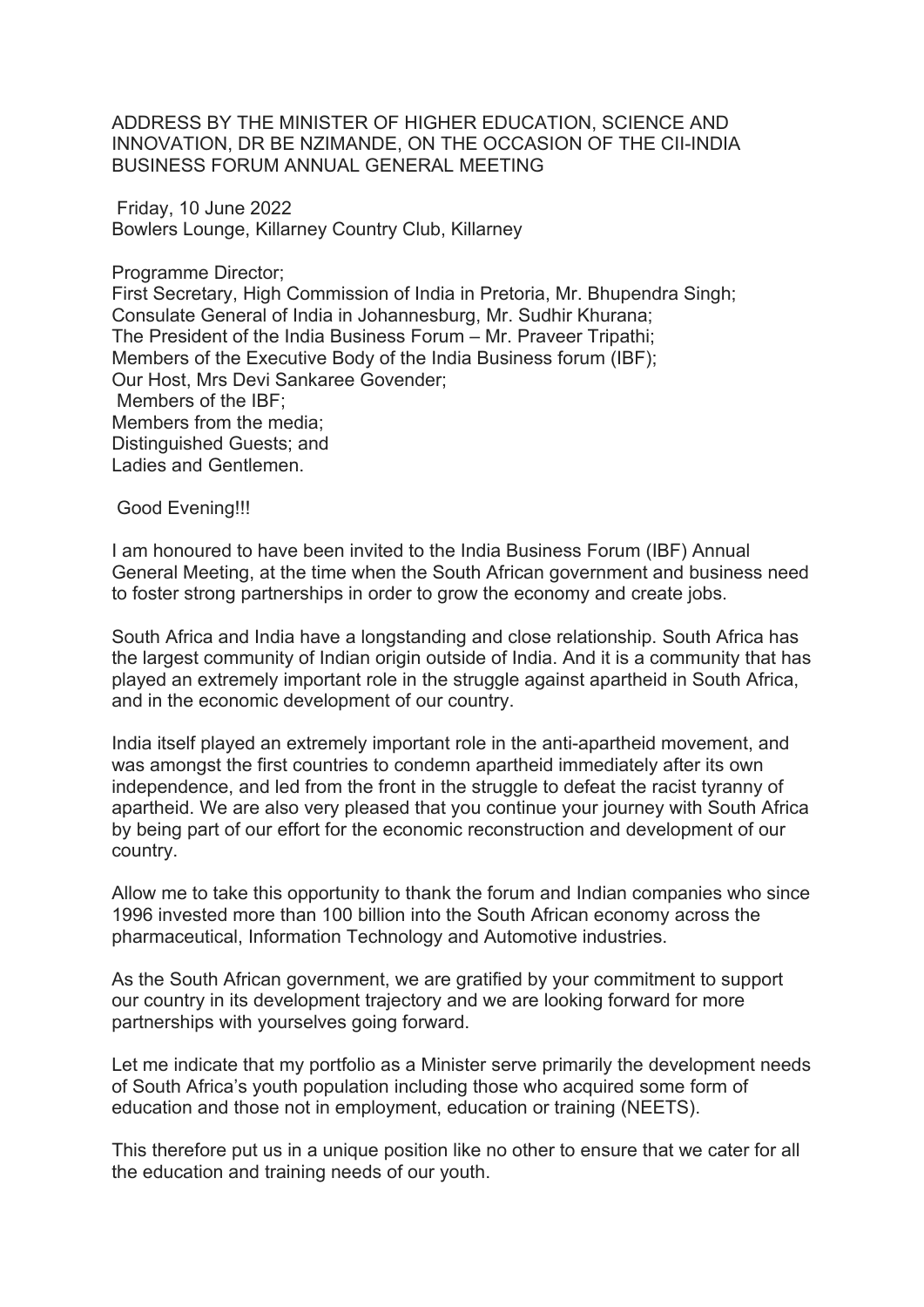Your AGM is taking place as we celebrate the 46th anniversary of the 16 June 1976 student uprising which took place in Soweto and in many parts of our country, where young people protested against apartheid education, especially the racist and insensitive imposition of Afrikaans by the apartheid regime as a medium of instruction for all black students.

I wish to salute the seminal role played by India in opposition to, and isolation of, the apartheid state since as far back as the 1960's. The distinguished role of India in this regard was recognized by former State President Nelson Mandela.

This year's celebration is held under theme: "Promoting sustainable livelihood and resilience of young people for a better tomorrow".

I see this AGM as another opportunity to take a step further to the promotion of sustainable livelihoods and resilience of our young people for a better tomorrow.

## Ladies and gentlemen

As reported by the Statistician General, our economy grew by 1.9% in the first quarter of 2022, with eight (8) industries reported positive growth, with the exception of Construction; Mining & Quarrying, which recorded negative growth at - 0.7% and - 1.1% respectively.

We also continue to observe an increase in the number of those not in employment, education and/or training (NEETS). Close to 3.8 million young people between 15 to 24 years are not in school and unemployed today.

I must indicate that government cannot solve the growing unemployment crisis alone. This is the reason why we want to partner with organisations such India Business Forum in breaking the back of South Africa's unemployment crisis.

The initiatives of both my Department of Higher Education and Training and the Department of Science and Innovation are guided by the 2022 State of the Nation Address (SoNA), where President Ramaphosa emphasised the need for a new social compact between government, business, social partners and communities to grow the economy.

Both my departments are working together to contribute towards the revitalisation of our economy in the areas of their mandates.

The President highlighted the need for a new social compact to grow the economy, while reinforcing critical areas of focus, including –

- (a) overcoming the COVID-19 pandemic;
- (b) a massive rollout of infrastructure;
- (c) a substantial increase in local production;
- (d) an employment stimulus to create jobs and support livelihoods;
- (e) rapid expansion of the country's energy generation capacity.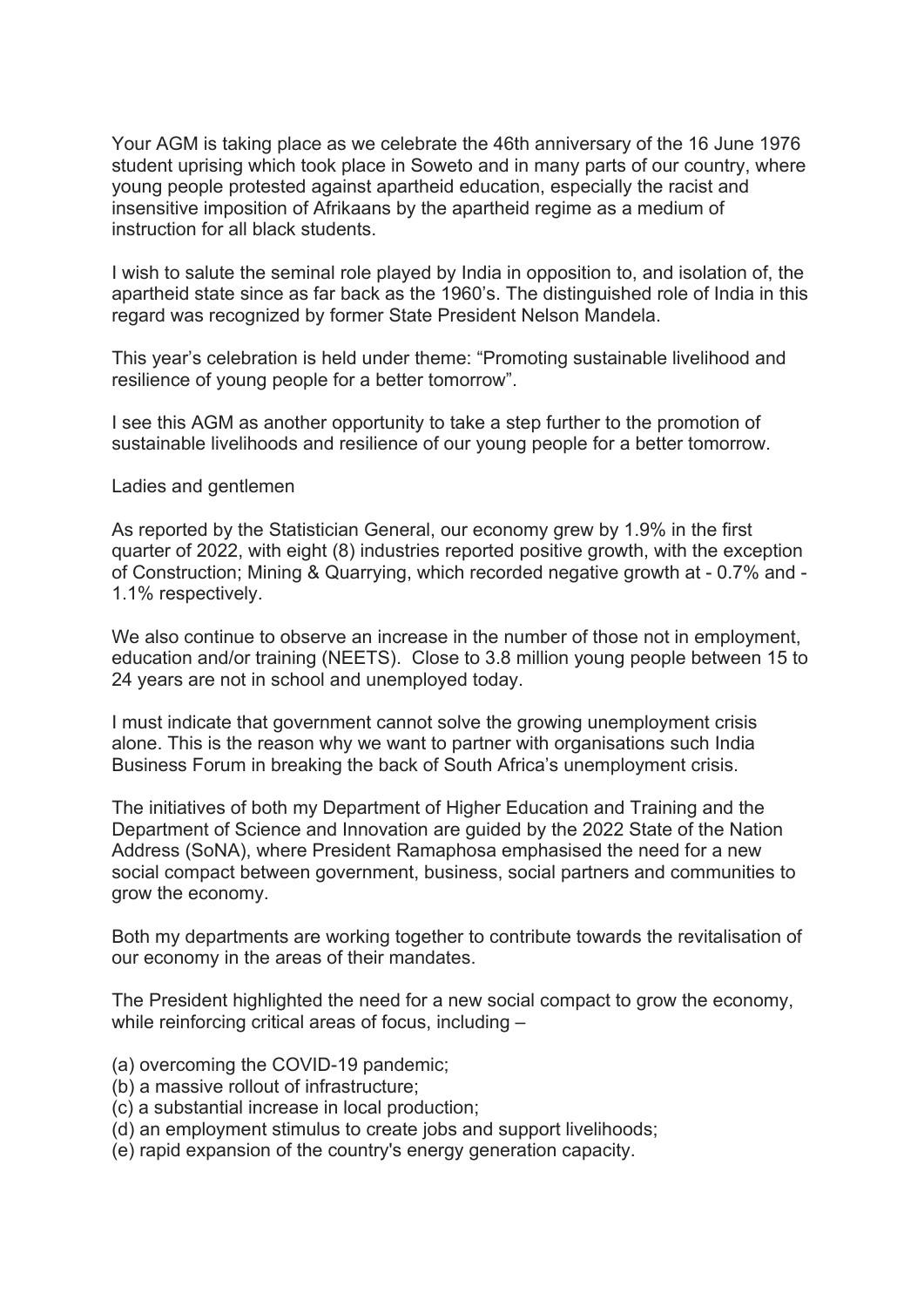Ladies and gentlemen

My Ministry presides over policy mandates driving higher education, science and innovation, following the alignment of the Departments of Higher Education and Training (DHET) and the Department of Science and Innovation (DSI) under one Ministry by President Cyril Ramaphosa in the 2019 SONA.

This new landscape opens up the opportunities for both these sectors to contribute towards a inclusive economic growth path in our country that addresses the structural challenges of poverty, unemployment and inequality.

This new landscape has now brought under one umbrella a vast array of post school and training institutions and science and innovation entities driving our policy goals in the economy and society.

# POST SCHOOL EDUCATION AND TRAINING SKILLS INTERVENTIONS

Through the Department of Higher Education, we have begun a process of crafting a one country one Master Skills Plan to promote a more efficient and effective mechanism for our country-wide skills planning.

Our latest National List of Occupations in High Demand (OIHD) in South Africa, which I have publicly announced, is one of the many instruments that guides government investment in skills development.

In this list, we have identified 345 occupations that are in high demand out of a total of 1500 registered in our Organising Framework for Occupations.

This list is updated every two years, and marks an important step towards helping us understand better the needs of the labour market and signals opportunities where our students and graduates are likely to stand a better chance of finding employment.

This list tells us about trends in future vacancies relative to occupations, and which occupations are likely to grow due to new investments, especially by government.

Many of the occupations on the list can be associated with key areas and sectors identified as crucial for the Reconstruction and Recovery Plan, such as the digital economy, energy, infrastructure development, manufacturing, tourism and agriculture, data scientists, web developer, computer network technician, electrical engineer, concentrated solar power process controller, mechatronic technician, toolmaker, gaming worker, crop produce analyst, agricultural scientist.

In 2018, we embarked on a campaign to launch 26 Centres of Specialisation located in 19 of our 50 TVET colleges, prioritising 13 occupational trades in high demand, with the aim of curbing the shortage of trade and occupational skills while reducing unemployment and poverty in our country.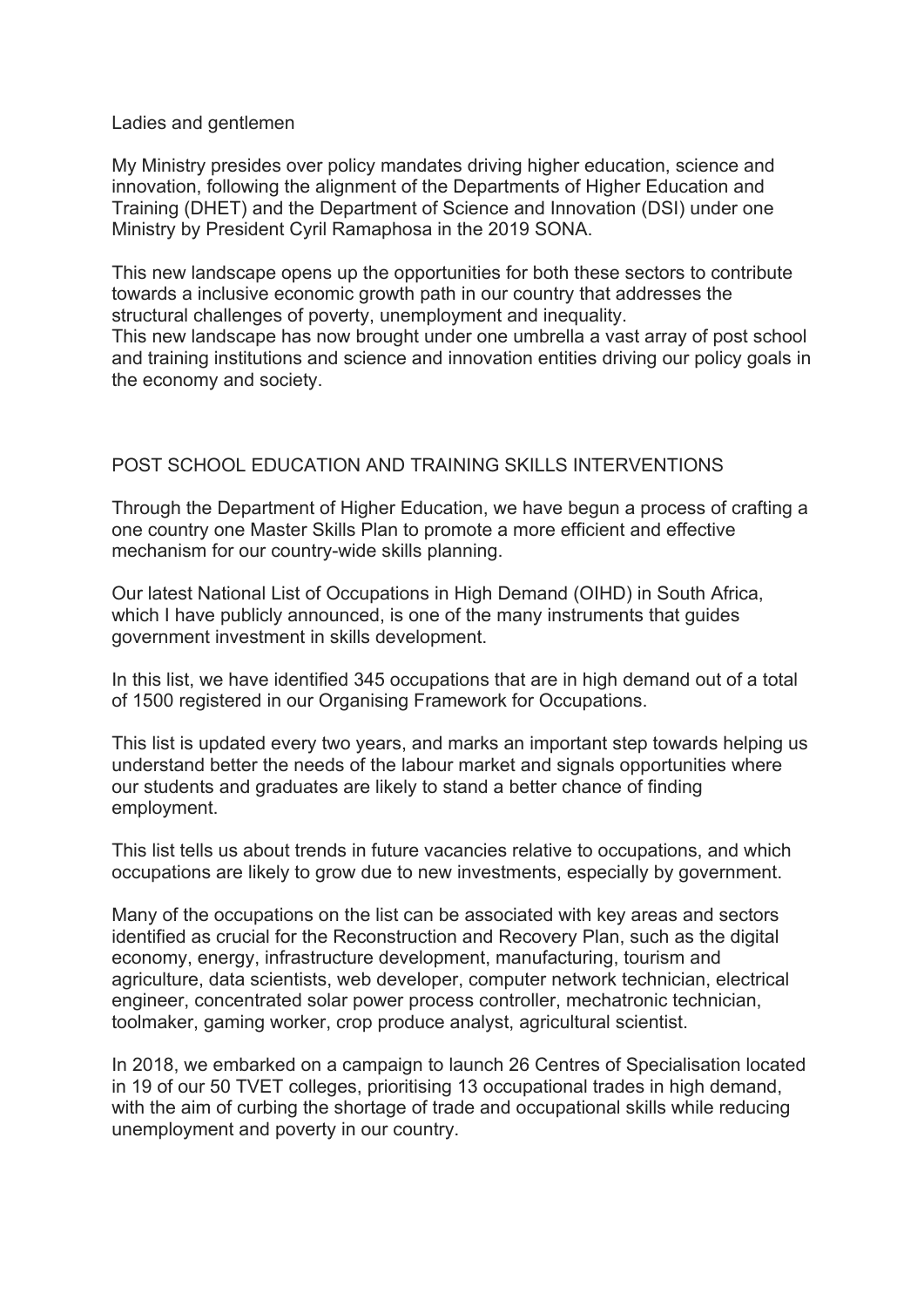The Centres of Specialisation are well positioned to prepare students for the workplace, or for self-employment, through the maintenance of close working relationships with employers in their areas of study.

At this point I would like to highlight that one of the biggest challenges we have as a department is that of finding workplaces, especially for students in our universities of technology and TVET colleges particularly, for purposes of completion of students' qualifications.

Experiences in technical and vocational education globally tells us that the SME sector often plays a leading role in the provision of internships, learnerships and apprenticeships to young people.

If you were to ask me as to what my most important messages are to you today, it would include the following:

ꞏ Firstly, that private companies, including SMEs, should create space for learnerships and apprenticeships in their operations. SMEs normally provide the best training spaces because their operations are smaller in size and there is much morecloser attention to supervision of trainees;

ꞏ The second message is that the task of skills development is a joint effort between government, colleges/universities and industry. Many young people who have for instance finished their theoretical training in TVET colleges are sitting at home unemployed because they have not had work placement and exposure.

Just in 2020 in our TVET colleges graduated just over 71 000 learners, whom must be placed for either work integrated learning for those who wish to proceed to diplomas, or workplace-based learning experience.

I will request that the Forum looks into our various TVET college programmes and see which ones you can adopt, where you commit that learners in those qualifications will be placed in your companies, including making contribution into the curriculum.

On our part as government, we have committed to the placements of 10 000 unemployed TVET graduates who require work experience in order to complete their studies and training, and so they get employed or are able to start their own small businesses or enterprises.

This would be in line with our clarion call as a Ministry that every workplace must be a training space!

Working with you, we can immensely contribute to ensuring that our young people are engaged into meaningful job and career related activities.

POSSIBLE OPPORTUNITIES FOR COLLABORATIONS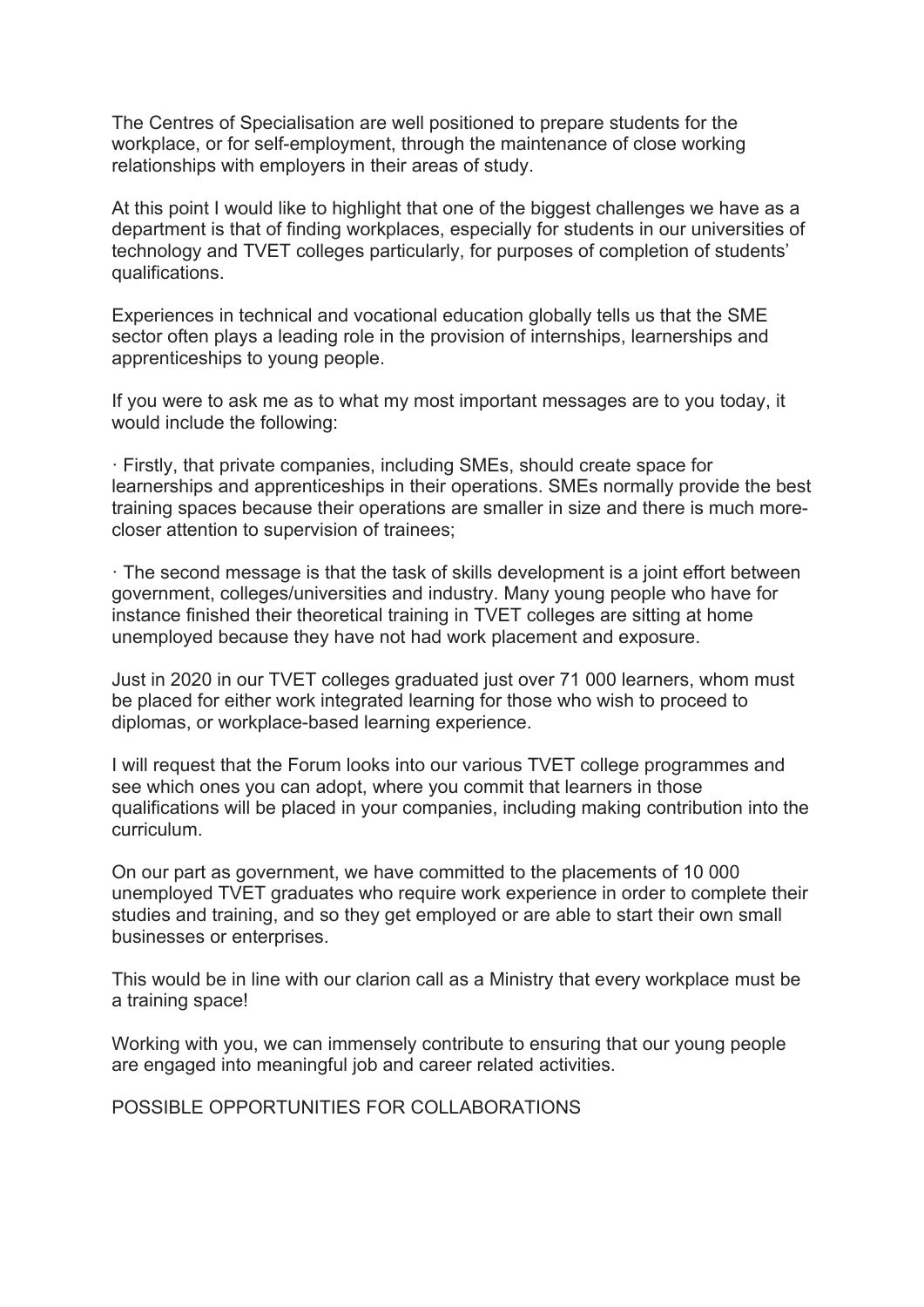The Manufacturing, Engineering and Related Services Sector Education and Training (MERSETA) has identified some key themes arising out of the Master Skills Plans within its sector. These include:

ꞏ Re-industrialisation (focusing on key sectors e.g., metals, automotive, plastics etc.);

ꞏ Localization- building local manufacturing value chains that can also significantly contribute to global value chains;

 $\cdot$  Digital transformation – building smart manufacturing capabilities;

ꞏ Sustainable manufacturing – Greening efforts, energy efficiency etc.

Opportunities exist with the Indian Business Forum to share some of the skills and capabilities particularly on ICT and other smart manufacturing technologies to support the digital transformation of the manufacturing sector in re-industrialisation efforts.

Opportunities also exist to invest in South Africa's reindustrialization efforts through helping in building South Africa's local manufacturing capabilities.

The Media, Information and Communications Technologies Sector Education and Training Authority (MICT SETA) needs partnerships on skills transfer, hosting of interns for Internship programmes and hosting of youth who need work integrated learning (WIL) in order to obtain their qualification, particularly from an Information Technology/Computer Science perspective.

Indian Businesses could enter into a co-funding of these programmes in order to ensure massive uptake of South African youth.

Ladies and gentlemen

SCIENCE, TECHNOLOGY AND INNOVATION COOPERATION BETWEEN SOUTH AFRICA AND INDIA

South Africa and India, formalised its Science, Technology and Innovation (STI) cooperation through the signing of a bilateral Agreement on Scientific and Technology Cooperation in July 1995.

A number of institutional arrangements were concluded between the two countries resulting from the signing of the following bilateral Agreement:

ꞏ Memorandum of Understanding (MoU) between the Academy of Science of South Africa (ASSAf) and the Indian National Science Academy (INSA) in March 2013;

ꞏ MoU between the Government of South Africa and the Government of the Republic of India for the Establishment of Cooperation in Grassroots Innovation in July 2016 and;

ꞏ MoU between the South African National Space Agency (SANSA) and Indian Space Research Organisation (ISRO) on Cooperation in the Exploration and Uses of Outer Space for Peaceful Purposes in July 2018.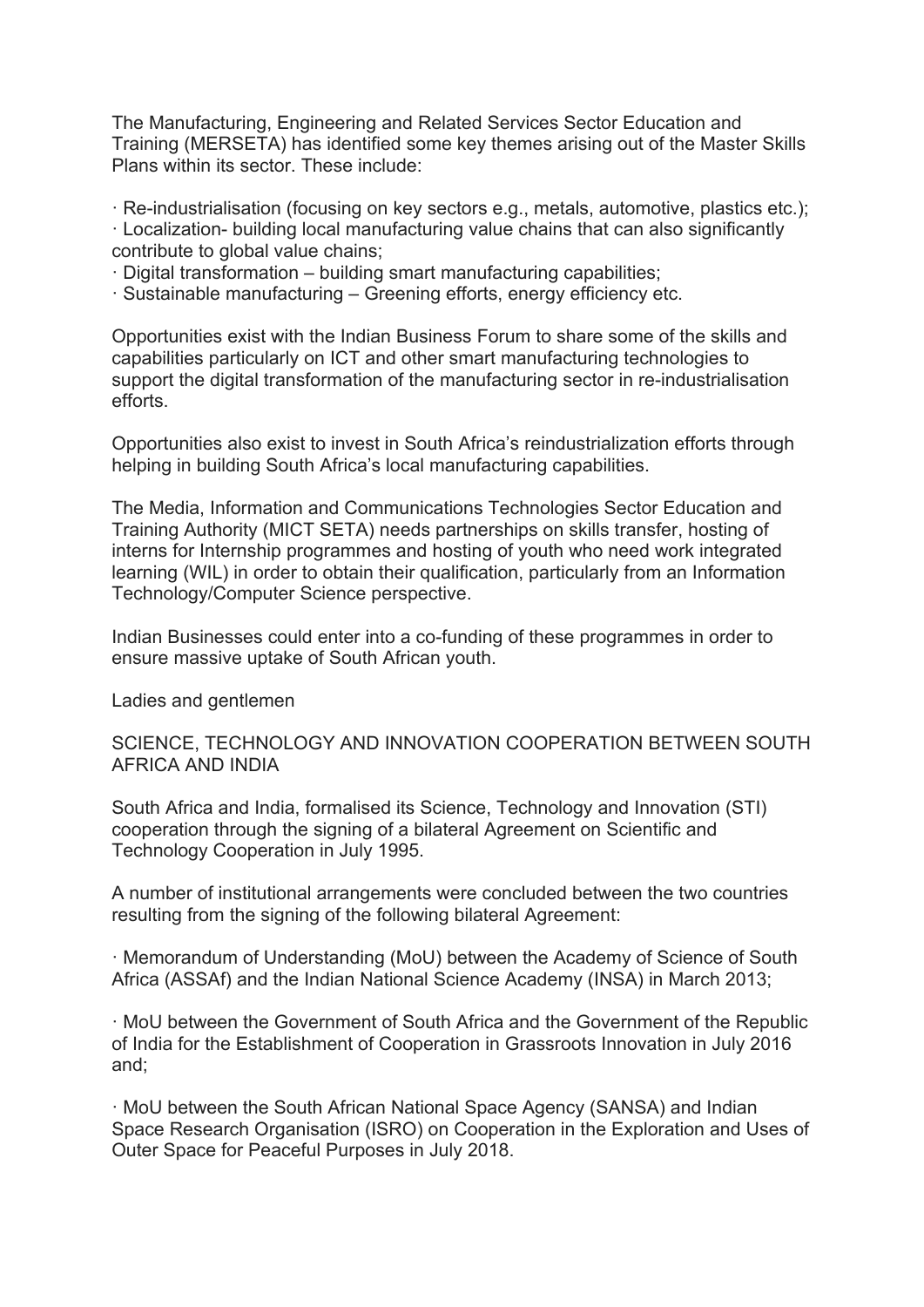South Africa has identified South-South relations as strategically important, and as a Department of Science and Innovation (DSI) we seek to give effect to this imperative within our own domain and newly emerging multilateral platforms.

As an emerging market economy and a prominent player in the Asia-Pacific region, India is a major strategic partner to South Africa and plays a significant role in South-South cooperation.

This is evident in the establishment of the India-Africa Partnership (in 2008) which aims to strengthen the ties between our two countries.

Both our countries are strategic partners in six important STI multilateral platforms namely:

- ꞏ The Square Kilometre Array (SKA);
- ꞏ The Brazil-Russia-India-China-South Africa (BRICS),
- ꞏ International, Centre for Genetic Engineering and Biotechnology (ICGEB),
- ꞏ Non-Aligned Movement (NAM);
- ꞏ the Indian Ocean Rim Association (IORA), and
- ꞏ United Nations Framework Convention for Climate Change (UNFCC).

The Brazil-Russia-India-China-South Africa (BRICS)

An important milestone within the BRICS platform is the partnership response to COVID-19 being implemented through collaborative research and innovation projects under the BRICS STI Framework where both South Africa and India are participating.

My Department of Science and Innovation provides funds to the South African Medical Research Council (SAMRC) to manage South Africa's participation in seven (7) joint research and innovation projects selected for funding.

Square Kilometre Array (SKA)

India is a strategic partner for the success of the international Square Kilometre Array (SKA) radio telescope project, hosted in South Africa.

Indian scientists, notably from the National Centre for Radio Astrophysics of the Tata Institute of Fundamental Research, are making crucial contributions to software development systems supporting the SKA. This includes close cooperation with the South African Radio Astronomy Observatory.

The SKA project is a driver for accelerated technology development in domains such as supercomputing and big data, and this offers exciting opportunities for the South African and Indian enterprises to cooperate on the most promising technologies of the Fourth Industrial Revolution.

Grassroots Innovation Programme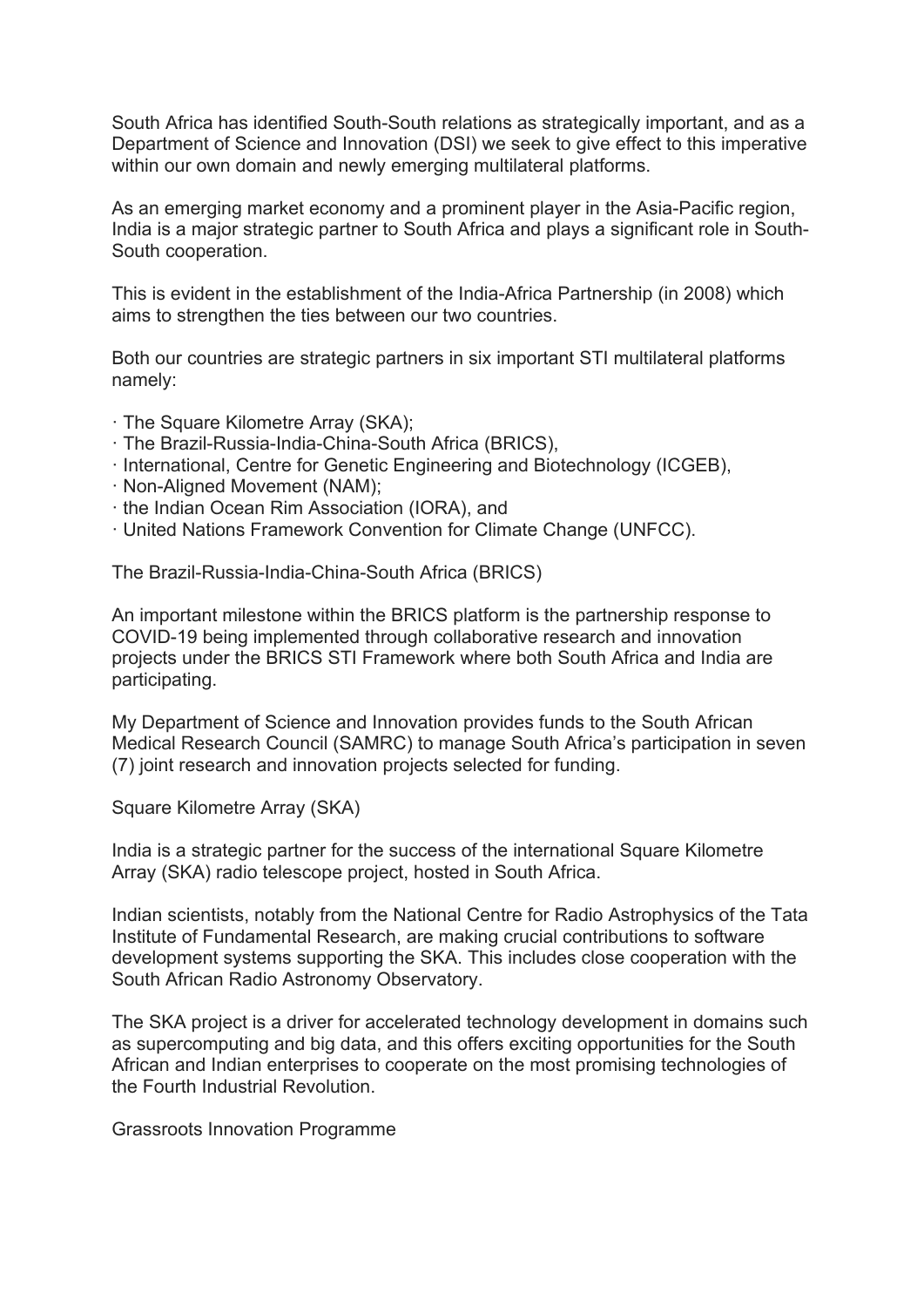South Africa and India have a unique partnership to support cooperation between grassroots innovators.

Our countries share similar philosophical, policy and strategic perspectives, that science, technology and innovation must be harnessed for the benefit of all humankind, that the innovation enterprise itself must be an inclusive one, with the active participation of all, especially by innovators from rural communities and holders of indigenous knowledge.

As our world seek to achieve the Sustainable Development Goals (SDGs), the accelerated deployment of innovations for social benefit is imperative, and in this regard there are several opportunities for South African and Indian enterprises to cooperate in supporting the commercialisation of grassroots innovations.

Cooperation in Biomedical Research and Health Innovation

Cooperation in biomedical research and health innovation is another priority area for South African – Indian partnership.

Our two countries enjoy long-standing cooperation with regard to diagnostic, drug and vaccine development for the fight against infectious diseases, particularly tuberculosis.

This cooperation continued in the fight against COVID-19, where strong South African – Indian cooperation constitutes one of the most successful scientific collaborations in BRICS to date.

South Africa and India both host campuses of the International Centre for Genetic Engineering and Biotechnology, an additional platform for enhanced cooperation in health innovation.

The South African and Indian Governments' share the conviction of the critical urgency to enhance access of developing countries to vaccines and other medical technologies, as evidenced by South Africa and India's seminal joint leadership in proposing to the World Trade Organisation to waive certain of its intellectual property rules during the COVID-19 pandemic.

South African and Indian enterprises therefore have strategic opportunities and indeed a responsibility to cooperate in advancing global health democracy.

#### Space Science Cooperation

Both the South African National Space Agency (SANSA) and Indian Space Research Organisation (ISRO) signed a MoU in July 2018 and held their first bilateral meeting in October 2018. Since the signing of the MoU, ISRO continues to share training opportunities with the South African space community through **SANSA** 

At the World Radio Conference (WRC) in 2019, the South African National Space Agency (SANSA) supported Indian Space Research Organisation (ISRO) proposals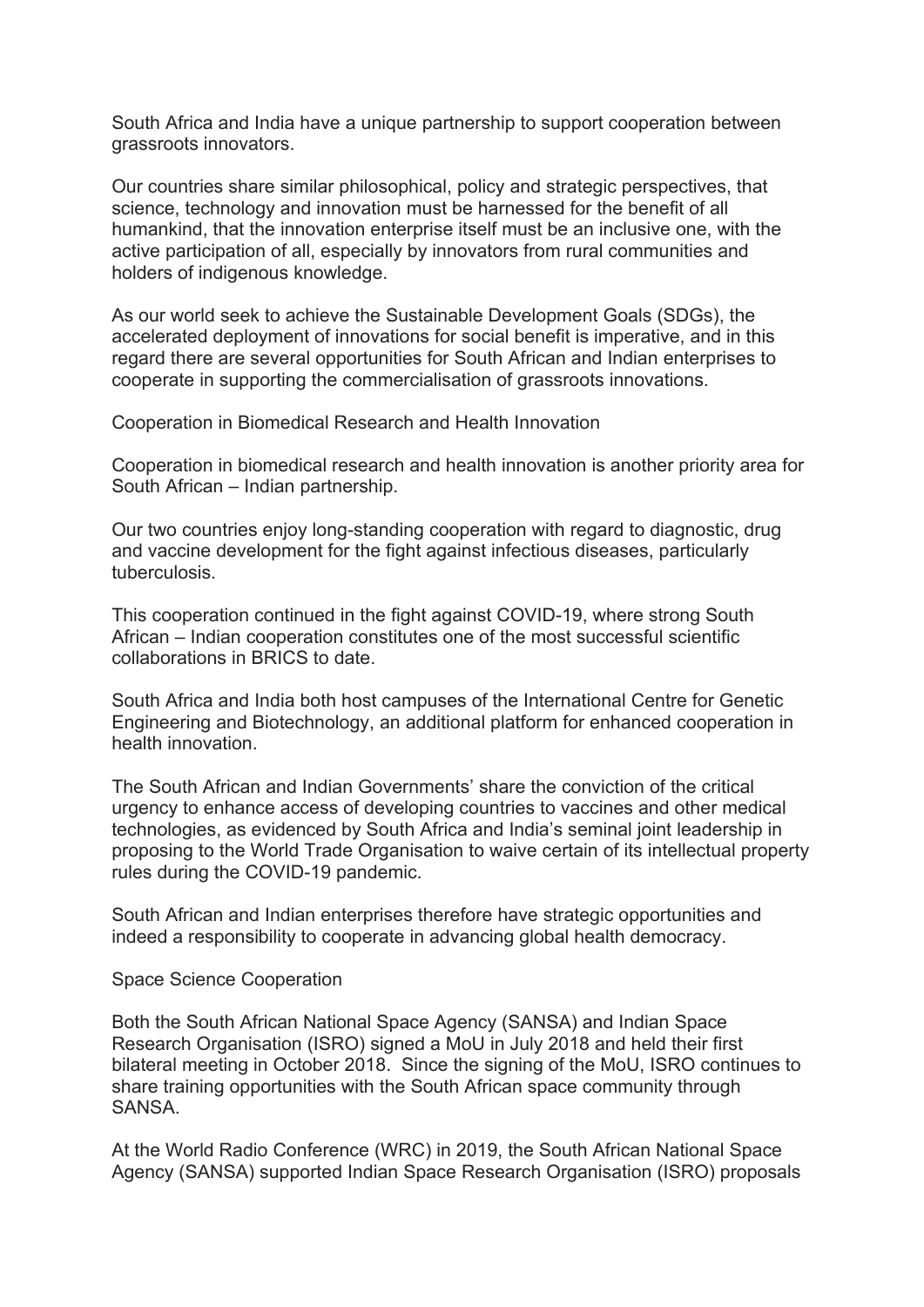on two interventions. Currently SANSA and the Space Park Kerala, India's first space tech park, are in discussions on mutual interests in development of the space industry.

SANSA has interest in the ecosystems of the Space Park in particular the Space Technology Development Application Ecosystem (STADE).

## Science Academies

Collaborations between the Academy of Science of South Africa (ASSAf) and Indian National Science Academy (INSA) was formalised through the signing an openended MoU in March 2013. Both Academies have an interest in organising activities of mutual interest through joint workshops, symposia and seminars.

Over the past three years, INSA has been instrumental in nominating experts from India to participate in some of the events hosted by Academy of Science of South Africa (ASSAf).

Both academies are also part of the BRICS Academies of Science Network.

Furthermore, both countries cooperate through joint R&D projects on specific research areas via calls-for-proposals.

The areas covered include astronomy, astrophysics, biotechnology, science and technology policy studies, right-sizing of technologies for rural application, IKS and energy technologies.

The most prominent areas of cooperation are astronomy, biotechnology and health sciences and these areas have been prioritised for future cooperation including innovation.

The National Research Foundation (NRF), on behalf of the DSI and DST-India are currently managing and funding ten joint projects emanating from the 2019 Joint Call for Proposals. These projects will run for a period of three years ending in 2023.

We are indeed looking for more research based collaborations which will assist the development of new ideas and knowledge which will be turned into tangible products and services.

# In conclusion

It is envisaged that the strong bilateral cooperation of our two countries will also contribute significantly in making the aforementioned platforms successful.

To ensure that attainment of active partnership between the Indian Business Forum and both my departments of Higher Education and Training and Science and Innovation, we propose establishment of a joint Task Team to work on the details of our future partnership.